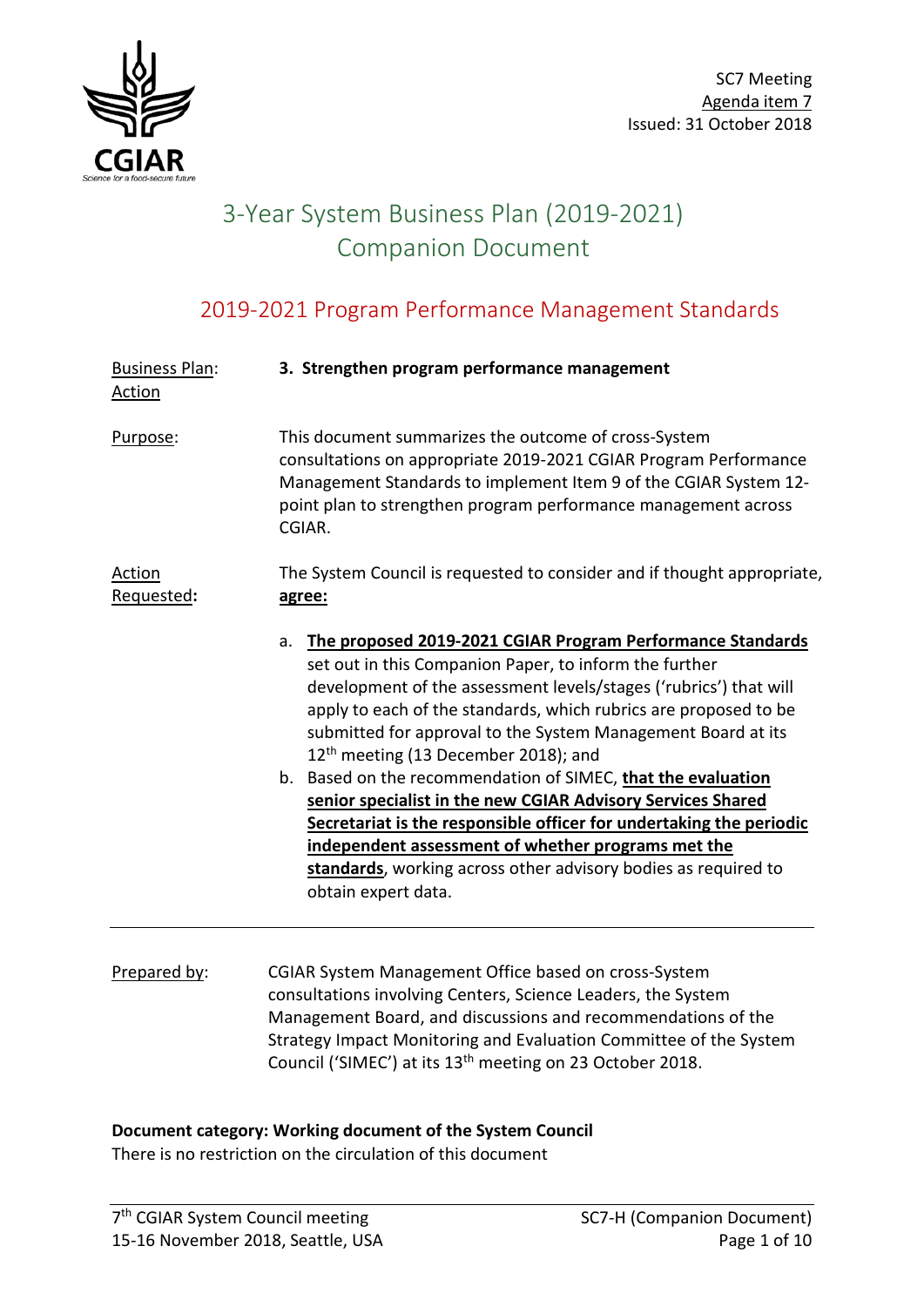### A. Recommended Program Performance Management Standards for 2019

- 1. The main objectives of the proposed CGIAR Program Performance Management Standards are:
	- a. To *provide assurance to Funders and other stakeholders that program management standards are high, and that they can invest with confidence*. This means ensuring for example that research design and partnerships are fully focused on delivering impact; that research is of high scientific quality; that research managers are taking tough decisions when necessary e.g. to stop funding some areas and reallocating funding to others; and that other aspects of management systems are in place to promote a variety of agreed system objectives.
	- b. To *improve program performance management across CGIAR wherever needed*. *The effort required here - for programs to manage optimally to meet their programmatic objectives - should not be underestimated in a system where management of financial and human resources, projects, ethics and intellectual property are nearly all the responsibility of Centers rather than program managers.* The requirement to meet the standards should serve as a guarantee that program performance management is consistently good across CGIAR, and not just in the top-performing programs.
	- c. To *focus program efforts on a limited number of well-defined high-priority areas identified jointly by key stakeholders, in each program cycle, to complement (not replace) the more complex analysis carried out in program evaluations and appraisals*. The standards shine a light on specific aspects of management (that can get 'lost' in an overall appraisal with many elements to consider) and provide a strong incentive for managers to fix any problems within the business cycle.

#### 2. **The proposed 2019-2021 standards are set out in [Table 1](#page-5-0)** (following). They will:

- a. For each three-year cycle, focus on a few simple but powerful, high priority program management areas.
- b. Be set to provide immediate assurance to the System Management Board and System Council in cycle 1 (2019-2021) that the fundamentals of good research program management (such as accessible documentation) are in place, and as a first step towards meeting more challenging standards of excellence in later cycles (2022 and beyond).
- c. Set targets at a level which move the whole system forward: all programs within the CGIAR portfolio should be able to meet them within the three-year cycle, given appropriate commitment and investment.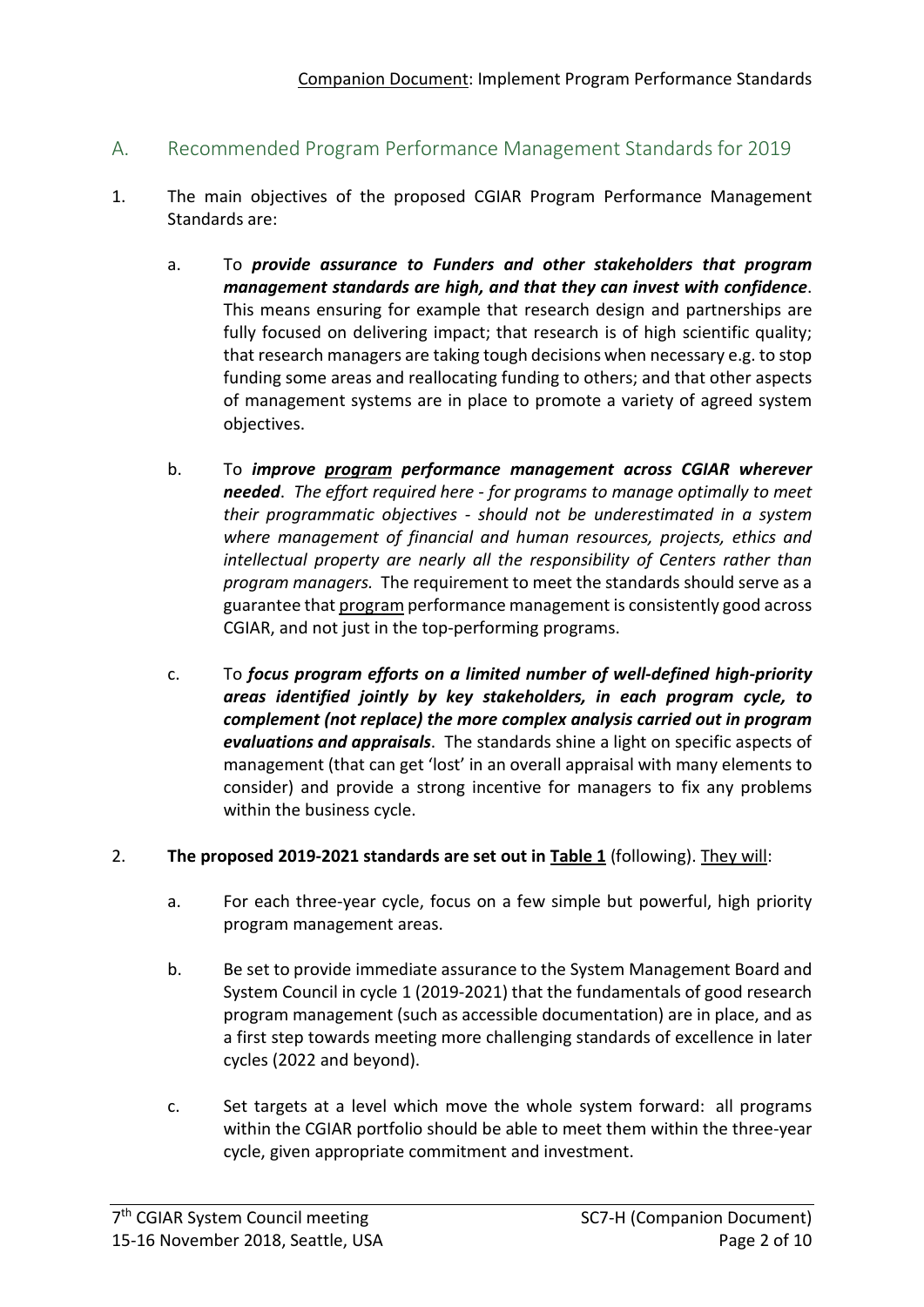- d. Change and/or evolve over successive 3-year cycles, to reflect agreed priorities, and "ratchet upwards" (e.g. target percentages will increase over cycles).
- e. Be assessed once per three-year cycle via a 'desk review' of online documentation – by the end of year 2 to give programs time to invest (where needed) to meet standards before the next cycle if they do not pass the assessment first time. A draft timeline is in **[Table 2](#page-6-0)** (following).
- f. Programs that do not pass standards in the first assessment will be given specific feedback on improvements required, and they will self-report (by the end of the same business cycle) against measures taken to resolve any problems.
- g. The entity that undertakes the assessment may vary over successive business plan cycles, should the standards change (point d. above). The recommended body for the 2019-2021 cycle is set out in part B below.
- h. Contribute to the data that supports the CGIAR System operating according to a 'combined assurance' model in respect of System-wide opportunities and risks (refer companion document to Action 8 of the CGIAR System 3-year Business Plan).
- i. The [ISPC Quality of Research For Development Framework,](https://ispc.cgiar.org/sites/default/files/pdf/ispc_brief_62_qord.pdf) upon formal approval by the System Council in the first half of 2019, will be incorporated into the performance standards assessment process (refer appendix 1 with indicative mapping to the [CGIAR System Risk Management Framework\)](https://www.cgiar.org/wp/wp-content/uploads/2018/01/Risk-Management-Framework-APPROVED.pdf).
- j. The entity that carries out 'quality at entry' will usually accept this self-report but will have the right to carry out its own checks if needed.
- 3. The metrics for the Program Performance Standards (refer to the final column in Table 1 that follows) have been developed according to the following principles:
	- *Metrics should correspond to international audit/evaluation principles,*  i.e. be relevant, complete, replicable, unbiased, and understandable.
	- *Metrics should be agreed by Program and Center management, as well as by System Management and Governance bodies:* If the standards are to lead to real improvements in Program Management, the associated metrics must be seen by Program Managers themselves as fair, aligned with Program and system goals, and (while challenging), manageable within the resources and time available. If this is not the case, metrics are likely to lead to gaming or goal displacement. At the same time, the metrics must be agreed by System Management and Governance to be sufficiently useful and challenging.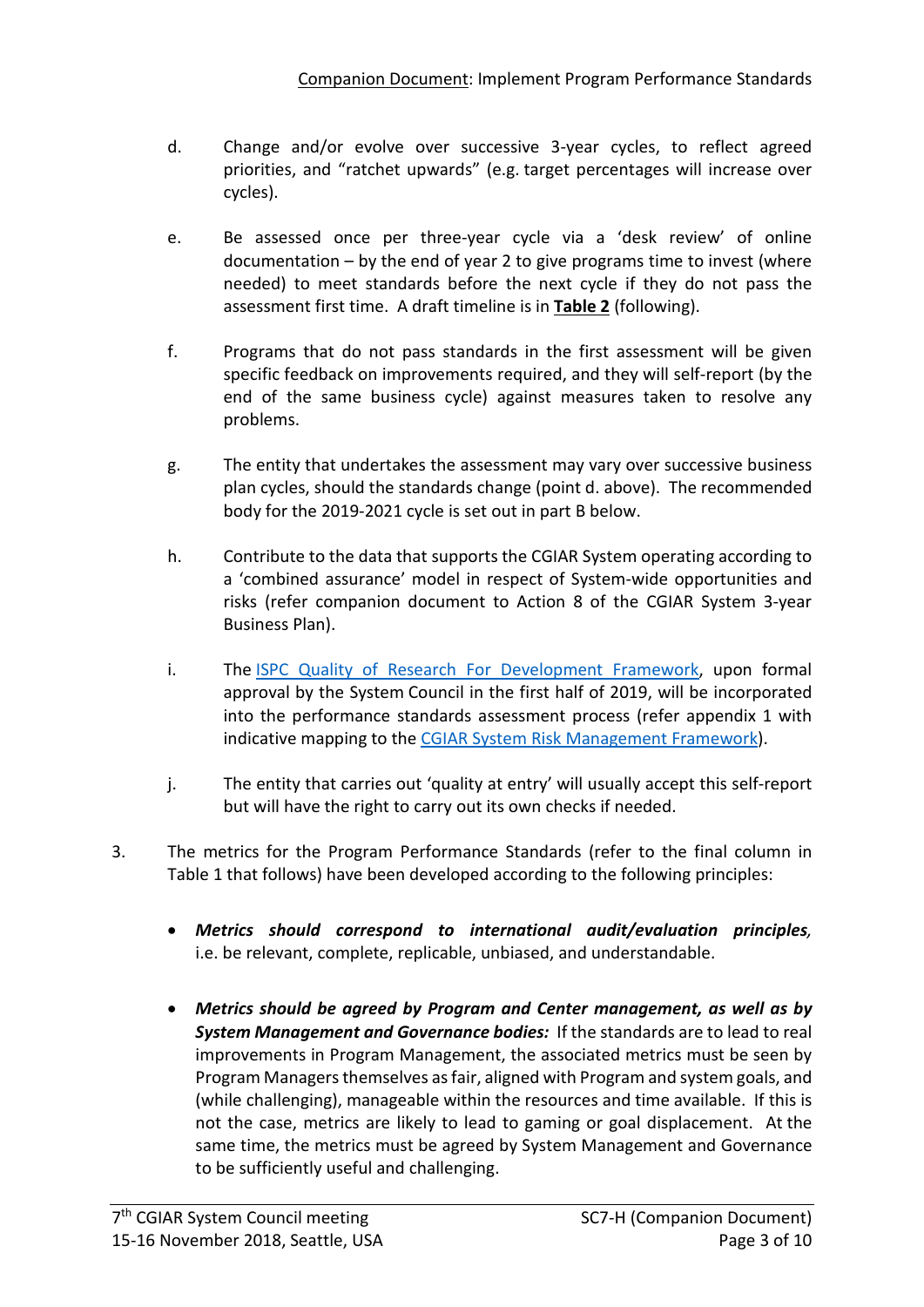- *Metrics should be assessable through online review of documentation:* For cost, replicability, and transparency reasons, desk reviews are preferable to interviews and surveys of staff views.
- *Metrics should not create a straitjacket for Program management by enforcing a rigid homogeneity across the System:* Each Research Program is different, and the Management and Governance bodies of each program are responsible for the details of how to manage their Program. For example, in Standard 1 (example given in Annex 1) each Program may come up with a different set of detailed criteria against which to assess new projects.
- B. Recommended body to undertake periodic independent assessment
- 4. **To facilitate effective implementation of the first cycle of CGIAR's agreed program performance standards**, it will also be essential for the System Council to agree on where responsibility lies in respect of two interrelated but distinct key roles:
	- a. **Periodically undertaking the detailed independent assessment(s) of whether Programs meet the standard(s)**. This may be best contracted out to consultants as it is a short-term role carried out once every business cycle period and will require a mixture of skills that will vary for each assignment (depending on the specific metrics agreed during each 3-year business plan/program performance period).
	- b. **Managing the process of obtaining and collating the various assessments into a consolidated program performance report**. This is expected to require specific ongoing knowledge of the operations of the CGIAR System, and thus lends itself to being one of the CGIAR System entities – or possibly more than one entity, fitting into the Business Plan's vision for coordination of assurance providers.
- 5. The need to ensure the integrity and reliability of the independent assessment process suggests that the following **4 criteria guide** identity of the appropriate body/function to perform that role**:**
	- a. **Adequate organizational independence from program implementation** by the body(ies) assessing and compiling the assessment information;
	- b. **Behavioral independence and external credibility in terms of subject matter**; (lack of behavioral independence includes: risk of susceptibility to peer pressure or possibility of future contracts, groupthink)
	- c. **Specialist knowledge sufficient to manage complex data and come to final conclusion**: noting that the metric that forms the test of whether the standard has been met, and to what level, is likely to grow in complexity, and require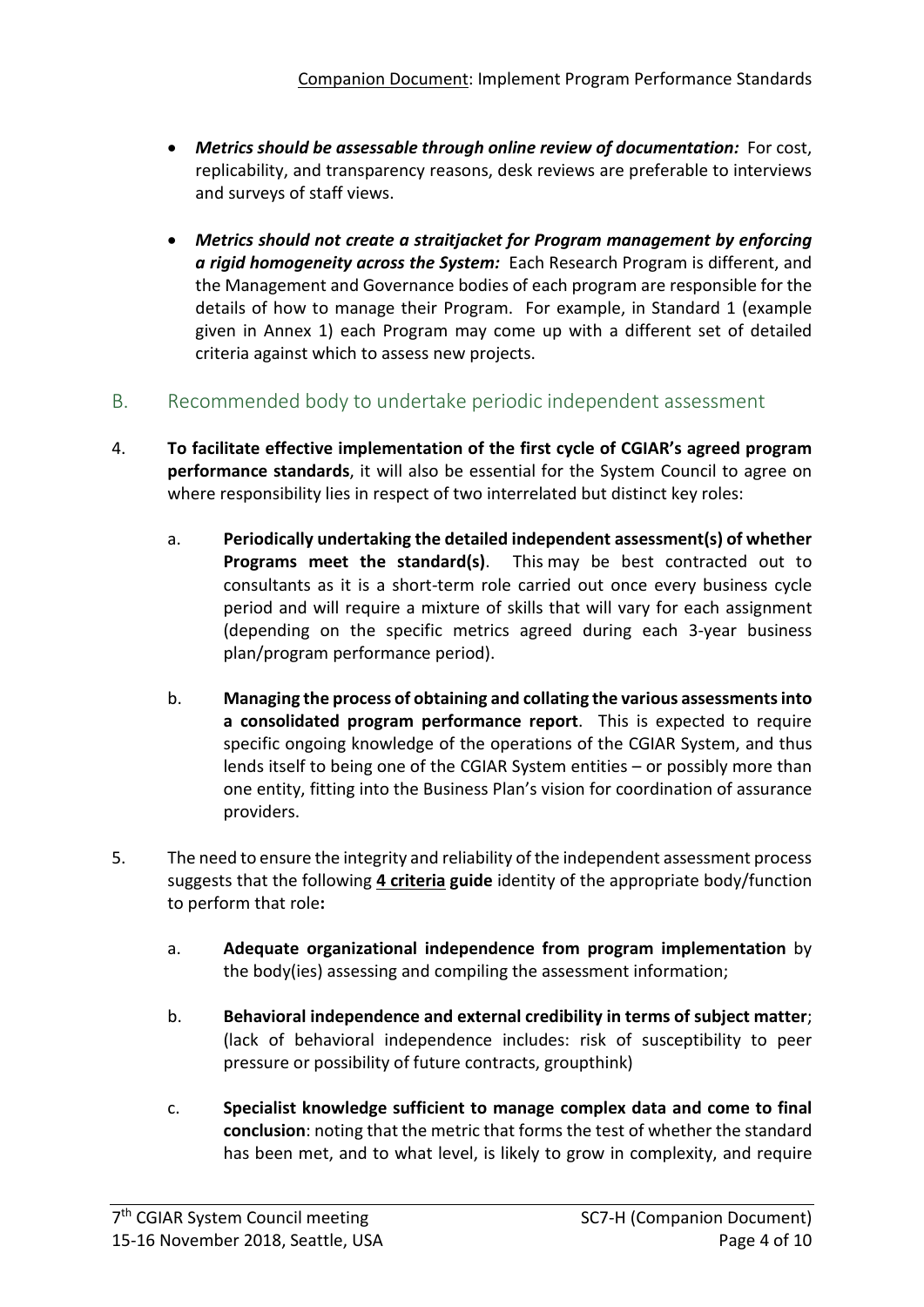more specialized skills over time to make a robust, credible assessment on whether that level has been met for a specific standard.

- d. **No conflict with other defined responsibilities of the assessing and compiling body(ies)**, recognizing that each of the CGIAR System entities have terms of reference that set out the scope of their responsibilities, accountability lines and operational modalities.
- 6. At its 13<sup>th</sup> meeting, SIMEC members considered possible providers against these criteria.
- 7. Taking note of the above-listed criteria, on the recommendation of SIMEC, it is proposed that the most appropriate body/team to manage the process is that part of the CGIAR Shared Secretariat that is responsible for commissioning independent external evaluations and reviews. During the SIMEC discussions, it was noted that other independent providers of assurance (such as the CGIAR System Internal Audit Function), may be appropriate to assess specific standards, but that the evaluation element of the Shared Secretariat would be the appropriate overall responsible body/function.
- C. Recommended approach to assessing each Standard use of 'Rubrics'
- 8. At its 13<sup>th</sup> meeting, SIMEC also considered and supported the overall principle of a  $'$ rubric' approach<sup>[1](#page-4-0)</sup> being used to assess various levels of achievement against the agreed 2019-2021 Program Performance Management Standards, based on a 'Draft 0' mock-up example using "Management Standard 1".
- 9. As for the SIMEC  $13<sup>th</sup>$  meeting, the material in Table 3 (following) is provided for illustrative purposes only, and no decision is requested by the System Council.
- 10. Taking into consideration the strategic inputs provided during SC7 discussions on the program performance section of the business plan, further elaboration of a 'rubric' for each of the six 2091-2021 CGIAR Program Performance Management Standards will be developed over the coming months. It is proposed that the final standard, based on further consultations with key stakeholders, would be put forward for approval by the System Management Board by not later than end-Q1 2019.

<u>.</u>

<span id="page-4-0"></span> $1$  A framework with evaluative criteria, quality definitions for those criteria at particular levels of achievement, and a scoring strategy. (Rubrics originally came from the education sector for use in marking, but are now widely used in monitoring and [evaluation.](https://www.betterevaluation.org/en/evaluation-options/rubrics)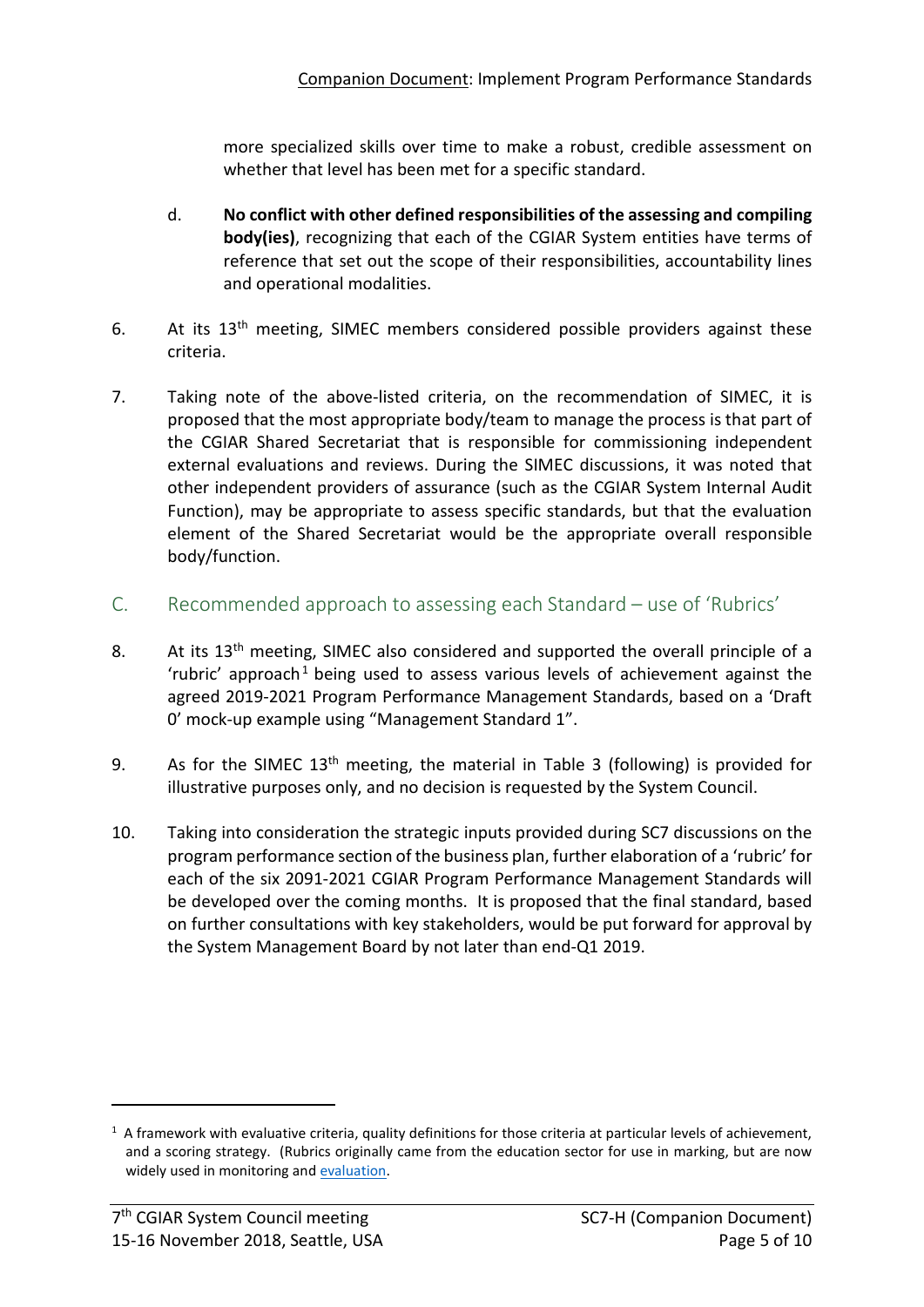<span id="page-5-0"></span>**TABLE 1 LIST OF PROGRAM PERFORMANCE MANAGEMENT STANDARDS PROPOSED FOR FIRST CYCLE, 2019-2021**

| <b>Overarching aim</b>                                                                                                                                                                           | <b>Management standard for all</b><br>programs to meet in first cycle<br>$(2019 - 2021)$                                                                                                                                                                                                         | Proposed (draft) metric,<br>assessed by appropriate<br>independent body                                                                                                                                                          |
|--------------------------------------------------------------------------------------------------------------------------------------------------------------------------------------------------|--------------------------------------------------------------------------------------------------------------------------------------------------------------------------------------------------------------------------------------------------------------------------------------------------|----------------------------------------------------------------------------------------------------------------------------------------------------------------------------------------------------------------------------------|
| Provide assurance to Funders<br>and other stakeholders that all<br>projects in program are<br>appropriate and relevant<br>(by Cycle 1)                                                           | 1. Program has a transparent and<br>logical process for selection,<br>prioritization and inclusion of new<br>projects and withdrawal of projects<br>from program, based on the theory<br>of change and factors such as<br>comparative advantage, scientific<br>merit, potential value for money. | Qualitative<br>assessment (using agreed<br>rubric) of quality of process<br>and documentation.                                                                                                                                   |
| CGIAR recognized as a global<br>leader for the science of gender<br>in agriculture, integration of<br>high- quality gender research<br>throughout the CGIAR research<br>portfolio (by Cycle 2-3) | 2. Correct reporting of gender within<br>the research portfolio. (Note that<br>the management standard is part of<br>a wider set of agreed actions toward<br>meeting CGIAR gender objectives.)                                                                                                   | Agreed target for<br>OECD gender markers<br>(defined by gender group)<br>appropriately applied.                                                                                                                                  |
| Provide assurance to Funders<br>and other stakeholders that<br>CGIAR pooled budgets (W1/2)<br>are effectively and efficiently<br>managed (by Cycle 1)                                            | 3. Program has transparent systems<br>for planning and managing budgets<br>to reach program objectives, and<br>clear and efficient division of<br>responsibility between Programs<br>and their implementing partners<br>(including Centers).                                                     | a. Annual Plan of Work and<br>Budget makes clear logical<br>links between budgets and<br>activities<br>b. Budget holder<br>responsibilities for key<br>Program staff are clearly<br>assigned and documented<br>for W1/2 funding. |
| Provide assurance to Funders<br>and other stakeholders that the<br>program is managed effectively<br>to further stated objectives and<br>SRF targets. (Cycle 1)                                  | 4. Program progress and priorities are<br>regularly reviewed, and logical and<br>transparent decisions are taken<br>about (re)prioritization of W1/2<br>funding, including activities to<br>expand or cut back.                                                                                  | Qualitative assessment<br>(using agreed rubric) of the<br>quality of analysis and<br>process.                                                                                                                                    |
| Provide assurance to Funders<br>and other stakeholders that<br>CGIAR results reporting is high<br>quality and credible and<br>supported throughout by high-<br>quality evidence.<br>(Cycle 2-3)  | 5. Program reporting to CGIAR (annual<br>reports, common reporting<br>indicators, outcome-impact case<br>studies) is of adequate quality and<br>the evidence presented is properly<br>archived, linked and accessible.                                                                           | Qualitative assessment<br>(using agreed rubric) of the<br>quality of program reporting,<br>supported by random<br>sampling to look at specific<br>aspects in more detail.                                                        |
| <b>CGIAR programs and projects</b><br>adequately transparent to<br>international standards, such as<br>IATI https://iatistandard.org/en/<br>about/iati-standard/ (Cycle 2-3)                     | 6. All key program and project<br>documents accessible and findable<br>to be viewed electronically by<br>System Organization and system<br>advisory bodies.                                                                                                                                      | An agreed list of key<br>documents is available in<br>agreed CGIAR repositories,<br>with working links.                                                                                                                          |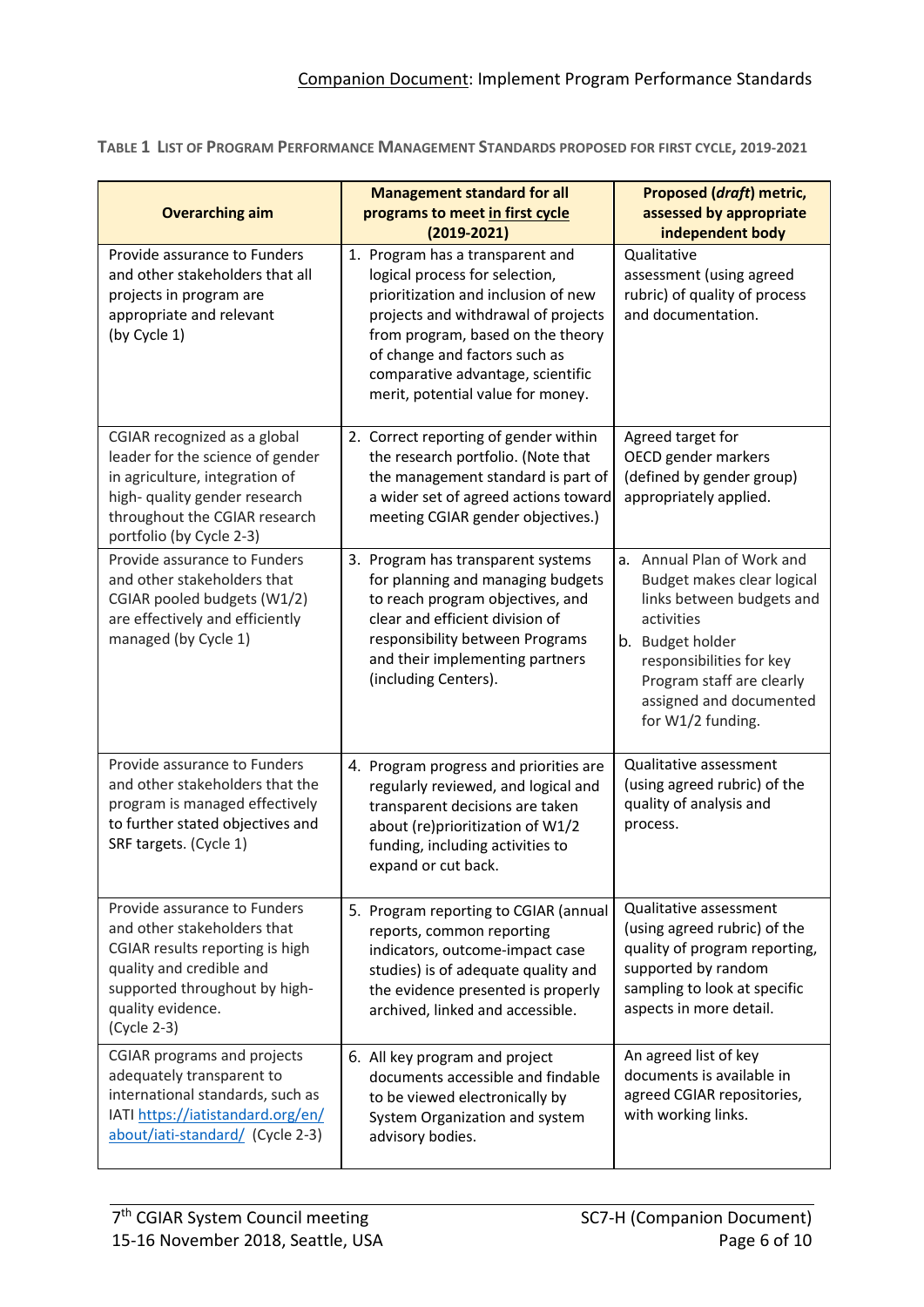<span id="page-6-0"></span>**TABLE 2 DRAFT TIMELINE FOR PERFORMANCE STANDARDS USE AND FUND ALLOCATION IN FIRST CYCLE**

| Actual<br>dates  | Cycle<br>years                      | <b>Action</b>                                                                                                                                                                                                                                                                                                                                                                                                                                                                                     | Responsibility                         |
|------------------|-------------------------------------|---------------------------------------------------------------------------------------------------------------------------------------------------------------------------------------------------------------------------------------------------------------------------------------------------------------------------------------------------------------------------------------------------------------------------------------------------------------------------------------------------|----------------------------------------|
| Nov 18           | Year 0                              | Standards for 2019-2021 approved by System Council.<br>Responsibility for independent assessment agreed.                                                                                                                                                                                                                                                                                                                                                                                          | SMO, SMB,<br><b>SC</b>                 |
| <b>Dec 18</b>    | Year 0                              | Preparation of Annual Plans of Work and Budget (POWB):<br>Programs need to include any investment needed to meet<br>standards in their POWB for Year 1. Most actions in cycle 1 will<br>not require significant extra funds. However, to improve<br>evidence of results there may be a need for additional<br>investment in monitoring and impact assessment.                                                                                                                                     | Programs                               |
| Sept-Oct<br>2019 | Year 1<br>Q4                        | Programs need to include any investment needed in their<br>POWB for Year 2, as above.                                                                                                                                                                                                                                                                                                                                                                                                             | Programs                               |
| July-Aug<br>2020 | Year <sub>2</sub><br>Q <sub>2</sub> | Independent assessment of performance standards for each<br>program. In principle this will be a desk study based on<br>assessment of data available online. (Availability of data online<br>is a key issue which needs to be sorted out in first cycle.)<br>Stable funding in cycle: no cuts                                                                                                                                                                                                     | Independent                            |
| Sept-Nov<br>2020 | Year 2<br>Q <sub>2</sub>            | Discussion on performance standards and reports for current<br>cycle. Performance standards proposed for following cycle,<br>and agreed by program leaders, SMB and SC.                                                                                                                                                                                                                                                                                                                           | SMO,<br>Program<br>leaders, SMB,<br>SC |
| Jan 2021         | Year 3<br>Q1                        | Programs draft their revised proposals/implementation plans<br>for the next 3- year cycle. This should include any investments<br>needed to meet the agreed next cycle of standards. For<br>programs that do not meet certain current standard(s), this<br>should also include an annex with a written response to the<br>independent assessment, with information on any<br>improvements already made and a performance improvement<br>plan to meet the relevant standard(s) before end of year. | Programs                               |
| March<br>2021    | Year 3<br>Q1                        | Programs that failed standard(s) in previous cycle: annual<br>report includes a section on improvements made in response.                                                                                                                                                                                                                                                                                                                                                                         | Programs                               |
| May 2021         | Year 3<br>Q <sub>2</sub>            | Quality at Entry (QaE) assessment for new<br>proposals/implementation plans.<br>Passing the standards is a 'necessary but not sufficient'<br>condition for future funding. Passing performance assessment<br>or satisfactory self-report on improvement required as 'entry<br>ticket'. If self-reporting is not convincing, limited checks could<br>be carried out.                                                                                                                               | <b>TBC</b>                             |
| Nov 2021         | Year 3<br>Q4                        | Approval process for new proposal/implementation plan                                                                                                                                                                                                                                                                                                                                                                                                                                             |                                        |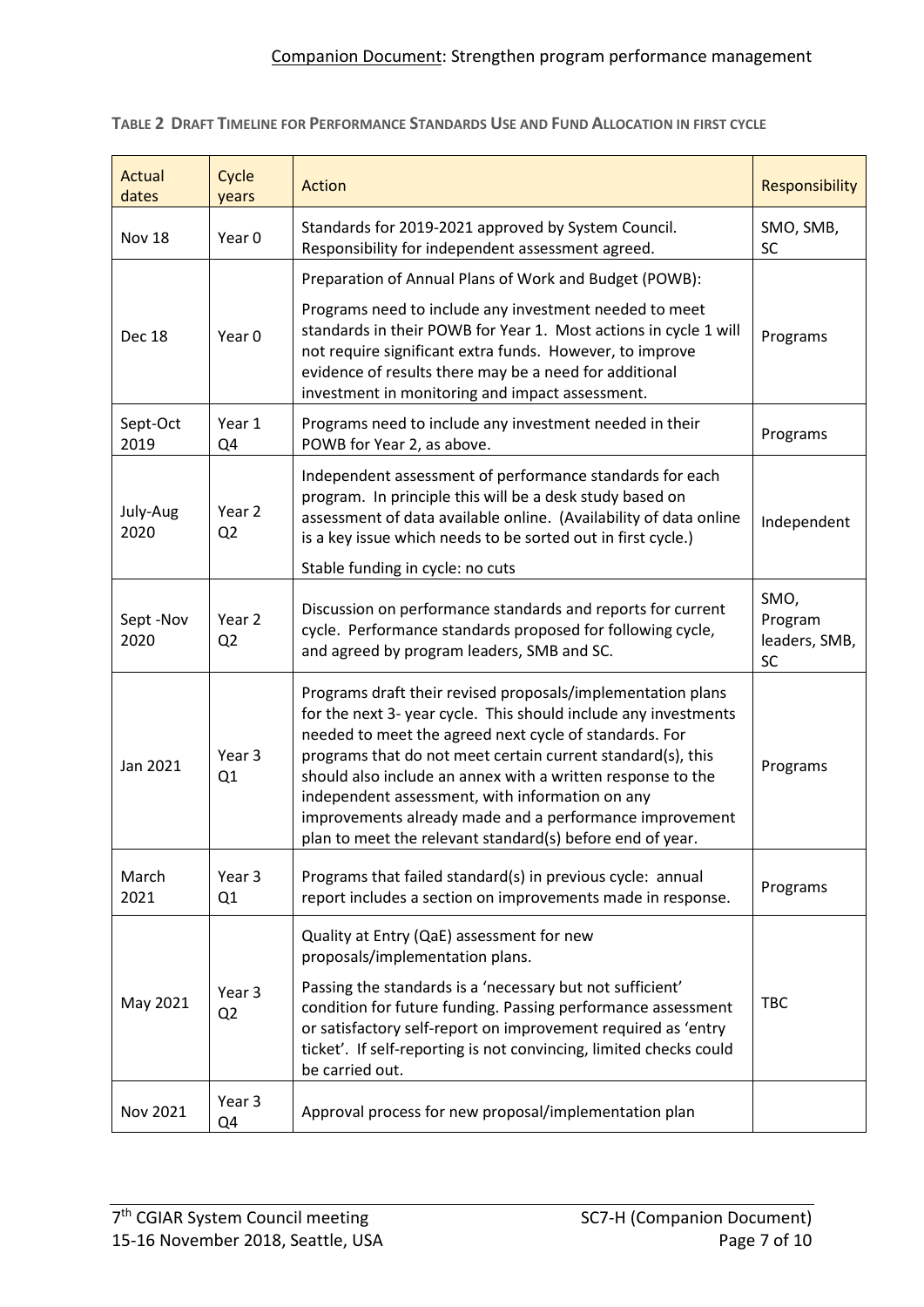<span id="page-7-0"></span>**TABLE 3 - 'DRAFT 0' INITIAL MOCK-UP OF POSSIBLE RUBRIC APPROACH TO ASSESSING THE 2019-2021 CGIAR PROGRAM PERFORMANCE STANDARDS**

#### **EXAMPLE ONLY – INTRODUCTORY POINTS**

| Title of standard:                        | Business Cycle 2012-2021 Standard 1: Program has a transparent and logical process for selection, prioritization<br>and inclusion of new projects and withdrawal of projects from the Program.                                                                                                           |
|-------------------------------------------|----------------------------------------------------------------------------------------------------------------------------------------------------------------------------------------------------------------------------------------------------------------------------------------------------------|
| Rationale for standard:                   | The addition of a new project to a Research Program is a key decision point, which influences effective (implicit)<br>AR4D priorities and Program coherence <sup>2</sup> .                                                                                                                               |
| <b>Resources required for assessment:</b> | Management documents and minutes of meetings of Program Management and Governance bodies and Center<br>bodies; Project documentation. These should be clearly accessible and identifiable on line (internally in CGIAR)<br>to pass the transparency requirement for this standard. (Also see Standard 6) |
| <b>Expertise required for assessment:</b> | General management /organizational development; General understanding of international agricultural research<br>for development (or just agricultural development?); Access to statistician (for sampling)                                                                                               |
| Notes:                                    | This standard is applicable to projects added in the Business Plan period only (not applied retrospectively).                                                                                                                                                                                            |

 $\overline{a}$ 

<sup>&</sup>lt;sup>2</sup> Nearly all past evaluations of CGIAR Research Programs have recommended "more rigorous and transparent priority setting mechanisms at the CRP level for allocating W1/W2 funding and tapping W3 and bilateral funds" and noted that "Program coherence depends largely on the extent to which Program management has an ability to influence Program design....the size and use of the Window 1/Window 2 envelope … and the theory of change (ToC) …being co-developed and shared amongst the partners within a Program". (CGIAR-IEA Synthesis of CRP Evaluations and Background Paper, 2016)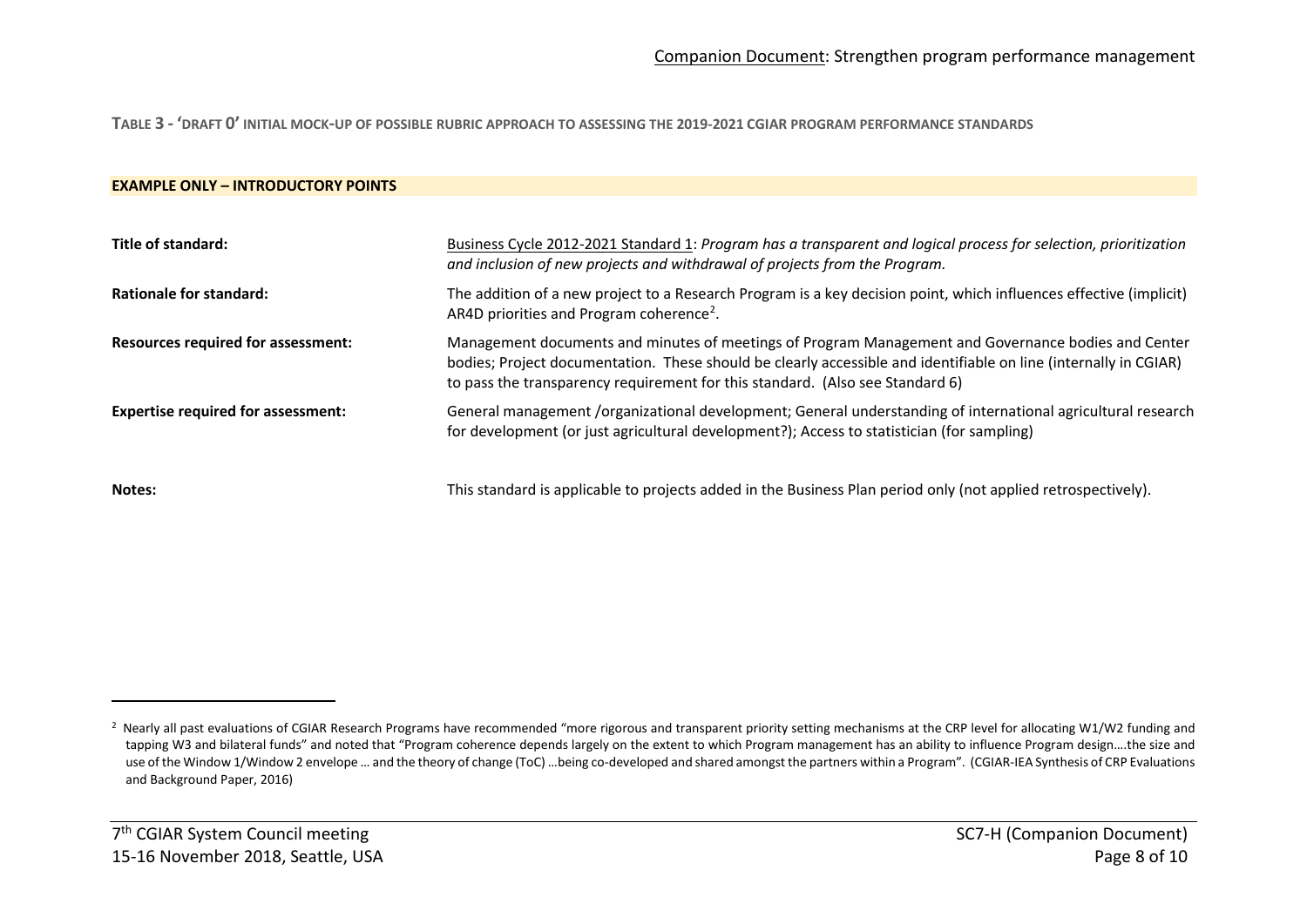### Draft 0 – Rubric for 'CGIAR Program Performance Standard 1' (Note: illustrative purposes only)

| Level 1                                                                                                                                                                                                                                                                                       | Level 2                                                                                                                                                                                                                                                                                                                                                            | Level 3: Proposed pass level for Business                                                                                                                                                                                                                                                                                                                                                                                                                                                                                                                                                                                                                              | Level 4: Potential pass level for Business                                                                                                                                                                                                                                                                                                                                                                                                                                                                                                                                                                                                               |  |
|-----------------------------------------------------------------------------------------------------------------------------------------------------------------------------------------------------------------------------------------------------------------------------------------------|--------------------------------------------------------------------------------------------------------------------------------------------------------------------------------------------------------------------------------------------------------------------------------------------------------------------------------------------------------------------|------------------------------------------------------------------------------------------------------------------------------------------------------------------------------------------------------------------------------------------------------------------------------------------------------------------------------------------------------------------------------------------------------------------------------------------------------------------------------------------------------------------------------------------------------------------------------------------------------------------------------------------------------------------------|----------------------------------------------------------------------------------------------------------------------------------------------------------------------------------------------------------------------------------------------------------------------------------------------------------------------------------------------------------------------------------------------------------------------------------------------------------------------------------------------------------------------------------------------------------------------------------------------------------------------------------------------------------|--|
|                                                                                                                                                                                                                                                                                               |                                                                                                                                                                                                                                                                                                                                                                    | Cycle 1 (2019-2021)                                                                                                                                                                                                                                                                                                                                                                                                                                                                                                                                                                                                                                                    | Cycle 2 (2022-2024)                                                                                                                                                                                                                                                                                                                                                                                                                                                                                                                                                                                                                                      |  |
| <b>SUMMARY RUBRIC</b>                                                                                                                                                                                                                                                                         |                                                                                                                                                                                                                                                                                                                                                                    |                                                                                                                                                                                                                                                                                                                                                                                                                                                                                                                                                                                                                                                                        |                                                                                                                                                                                                                                                                                                                                                                                                                                                                                                                                                                                                                                                          |  |
| No consistent process<br>exists for adding or<br>withdrawing projects.                                                                                                                                                                                                                        | A process exists for adding<br>or withdrawing projects,<br>but it fails to meet one or<br>more criteria (coherence,<br>Program involvement,<br>transparency and<br>consistency).                                                                                                                                                                                   | There is a logical, coherent, consultative and<br>transparent process for adding and withdrawing<br>projects, that includes a check on how new<br>projects fit with the Program Theory of Change<br>and agreed Program priorities.                                                                                                                                                                                                                                                                                                                                                                                                                                     | There is a logical, coherent, consultative and<br>transparent process for adding and withdrawing<br>projects, that includes an assessment of key Quality of<br>Research for Development (QoR4D) criteria                                                                                                                                                                                                                                                                                                                                                                                                                                                 |  |
|                                                                                                                                                                                                                                                                                               |                                                                                                                                                                                                                                                                                                                                                                    | SPECIFIC CRITERIA TO ASSESS FOR EACH LEVEL                                                                                                                                                                                                                                                                                                                                                                                                                                                                                                                                                                                                                             |                                                                                                                                                                                                                                                                                                                                                                                                                                                                                                                                                                                                                                                          |  |
| One or more of the<br>following applies:<br>There is no<br>consistent process<br>and/or criteria for<br>adding/withdrawing<br>projects to/from the<br>Program.<br>There is a lack of<br>$\bullet$<br>documentation for<br>projects explaining<br>why they were<br>included in the<br>Program. | There is a structured<br>$\bullet$<br>and recorded process<br>consistently used for<br>making decisions for<br>adding/withdrawing<br>projects to/from the<br>Program.<br>Documentation for<br>projects includes a<br>short explanation of<br>why it was included in<br>the Program.<br>However, the process<br>fails one or more of the<br>following criteria (see | The decision-making process is:<br>Logical and coherent: based on a set of clearly<br>a.<br>defined criteria* that are applied to the<br>decision to include/exclude each project.<br>Criteria must include, at minimum, that<br>projects must make a clear contribution to the<br>Program theory of change and fit with<br>expressed Program priorities. However, at<br>Level 3 the criteria may be limited (cf. Level 4).<br>Based on appropriate Program involvement:<br>b <sub>1</sub><br>Program Management and Governance have<br>been consulted on the criteria for<br>inclusion/withdrawal of projects, and no major<br>outstanding objections are registered. | All of the following should apply:<br>The decision-making process passes Level 3.<br>$\bullet$<br>There is recorded evidence that the criteria have<br>$\bullet$<br>been thoroughly considered in decision making.<br>Key documentation is publicly available<br>$\bullet$<br>In addition, there is evidence from the records that<br>$\bullet$<br>the criteria include consideration of all the<br>following areas (from QoR4D):<br>i) Relevance: Each proposed new project* has been<br>assessed for the relevance of the research objectives,<br>processes and findings to the problem context and to<br>society, associated with CGIAR's comparative |  |
| Some projects<br>$\bullet$<br>appear to have been<br>added and<br>withdrawn in an un-                                                                                                                                                                                                         | level 3):<br>Logical and based on<br>а.<br>clearly defined criteria                                                                                                                                                                                                                                                                                                | Program Management are directly involved in<br>decisions on inclusion of 'large' or 'important'<br>projects (as defined in their agreed criteria)<br>and in all decisions to withdraw projects from                                                                                                                                                                                                                                                                                                                                                                                                                                                                    | advantage to address the problems.<br>ii) Credibility: Each proposed new project has been<br>assessed for its design (sound and defensible data and<br>analysis) and evidence of building on past                                                                                                                                                                                                                                                                                                                                                                                                                                                        |  |